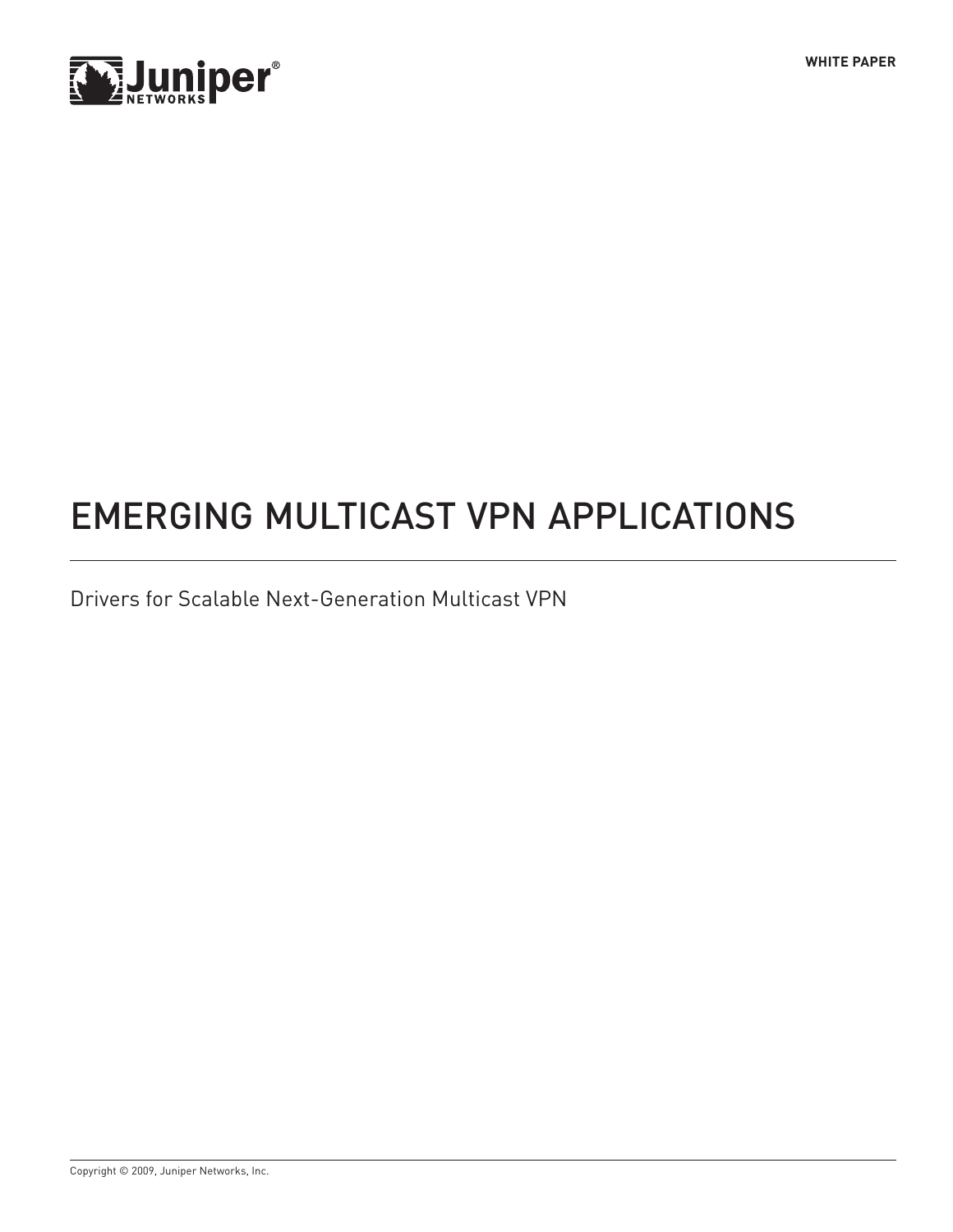# **Table of Contents**

| Case 1: Video Multicast Distribution from a Receiving Site to the                                              |
|----------------------------------------------------------------------------------------------------------------|
| Case 2: Video Multicast Distribution from a Video Head-End to                                                  |
|                                                                                                                |
| Multicast Backhaul Over a Metro Network (and the content of the content of the content of the set of the set o |
|                                                                                                                |
|                                                                                                                |
|                                                                                                                |
|                                                                                                                |

# **Table of Figures**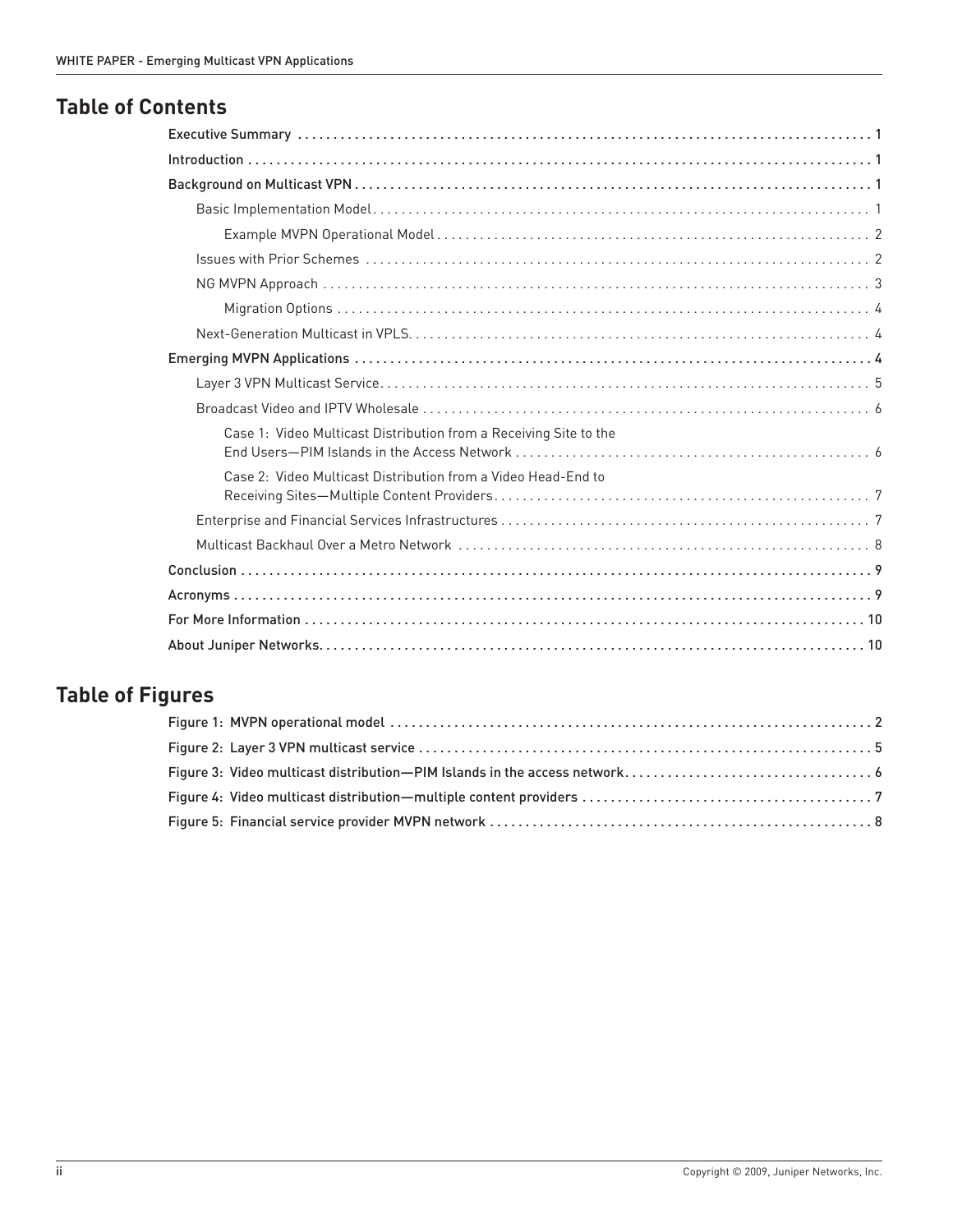## <span id="page-2-0"></span>**Executive Summary**

Several emerging multicast applications require virtualization to support service delivery, traffic separation, and new business models. A more scalable and flexible approach to implementing multicast VPN (MVPN) is being deployed in service provider, financial, and enterprise networks to effectively support these emerging applications, while achieving greater economies of scale.

## **Introduction**

The volume of multicast traffic has been growing primarily based on the emergence of video-based applications. There are a growing number of Layer 3 VPN customers who have IP multicast traffic. (These Layer 3 VPNs are commonly known as 2547 VPNs and are based on the original RFC 2547.) Service providers who have an installed base of Layer 3 VPN for unicast service are looking at upselling with new media-rich solutions to increase ARPU while achieving operational efficiency. The significant interest in IPTV services and wholesale business models are driving the need to consider more scalable ways to deliver multicast services. Similarly, the delivery of multicastdependent financial services requires scalable and reliable MVPN infrastructures. In addition to Layer 3 MPLS VPN services, service providers and cable operators are beginning to offer virtual private LAN service (VPLS) to small and medium businesses, as well as to large enterprises. There is also a growing momentum towards IPv6-enabled services based on new mobile applications. This diversity and breadth of services pose a challenge for operators to create an infrastructure that supports Layer 2 VPNs, Layer 3 VPNs, IPv4, IPv6, unicast, and multicast traffic. The difficulty is particularly true for virtual services that require complex control and data plane operations. Another challenge is to support emerging multicast applications incrementally on top of existing Layer 3 VPN and VPLS infrastructures without adding operational complexity.

## **Background on Multicast VPN**

MVPN is a technology to deploy multicast service in an existing VPN or as part of a transport infrastructure. Essentially, multicast data is transmitted between private networks over a VPN infrastructure by encapsulating the original multicast packets.

Layer 3 BGP-MPLS VPNs are widely deployed in today's networks. RFC 4364, which supersedes RFC 2547, describes protocols and procedures for building BGP-MPLS VPNs for forwarding VPN unicast traffic only. An incremental approach for deploying multicast services can use the same technology as used for deploying Layer 3 VPN for unicast services. This approach can reduce the operational and deployment risk, as well as qualification cost and OPEX, resulting in a higher ROI. As multicast applications, such as IPTV and multimedia collaboration, gain popularity, and as the number of networks with different service needs merge over a shared MPLS infrastructure, the demand for a scalable, reliable MVPN service is rapidly increasing.

## **Basic Implementation Model**

For MVPNs, a mechanism is needed to carry MVPN multicast routing information (control plane). This information is carried from the provider edge (PE) routers connected to the sites that contain the receivers to the PEs connected to the sites containing the sources. This path allows the receivers to inform the sources that the receiver sites want to receive traffic from the sender sites.

As well, a mechanism is needed to carry multicast traffic (data plane). This information is carried from the PE routers connected to the sites that contain the sources to the PEs connected to the sites that contain the receivers. This path enables the flow of multicast traffic from the sources to the receivers.

Typically, an MVPN provider network carries multicast routing information from the receivers to the sources and carries multicast data traffic from the sources to the receivers. Different MVPNs may use the same address space (RFC 1918), including an IP multicast addressing space. It would be ideal to use the same route distinguisher mechanism as used by 2547 VPN for unicast to support the overlapping address space.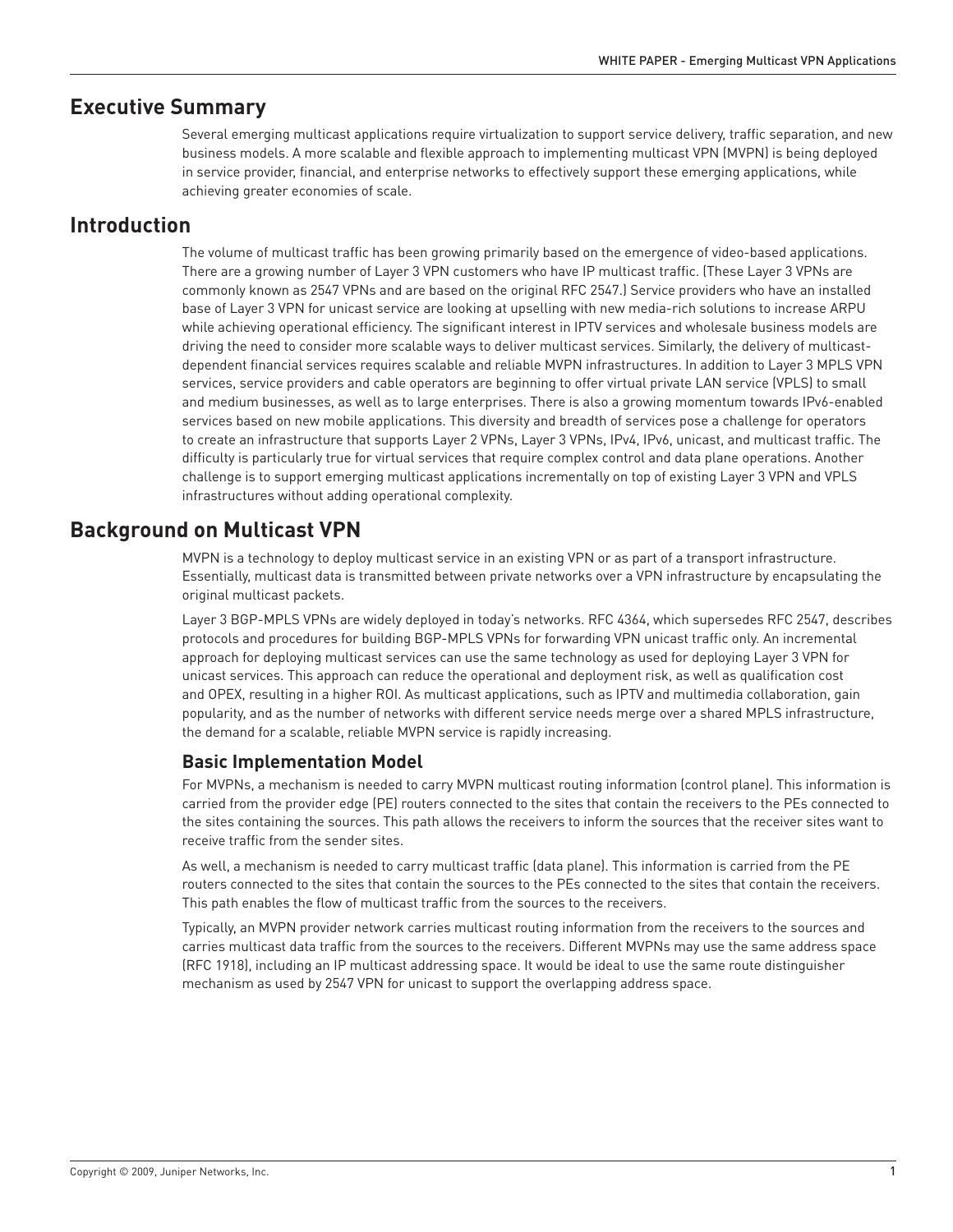#### <span id="page-3-0"></span>**Example MVPN Operational Model**

In Figure 1, the control plane path for MVPN X is from the PEs connected to the receiver sites (Site A and Site C) to the PEs connected to the sender sites (Site B and Site C). The data plane path for MVPN X is from the PEs connected to the sender sites (Site B and Site C) to the PEs connected to the receiver sites (Site A and Site C). Here, Site C is both a receiver and sender site.



Figure 1: MVPN operational model

### **Issues with Prior Schemes**

Traditionally, VPN multicast traffic is overlaid on top of a BGP-MPLS network based on Draft-Rosen, which specifies a virtual router architecture. This model uses PIM-SM for exchanging control plane information, as well as setting up multicast forwarding state on the Layer 3 VPN infrastructure. The customer domain multicast (C-multicast) protocol information, typically customer PIM (C-PIM) join/prune messages, received from local customer edge (CE) routers is propagated to other PEs using these PE-PE PIM sessions across the VPN-specific virtual network. The most important issue here is that the PIM sessions are between the VRFs. Thus, for a given MPVN, a PE maintains a PIM session with every other PE that has membership in that MVPN. This complexity poses a significant scaling challenge. For example, with 1000 MVPNs per PE and 100 sites per MVPN, there would be 100,000 PIM neighbors per PE, which results in 3300 PIM hellos/second.

On the MVPN provider network, VPN multicast control and data traffic are forwarded via multipoint GRE tunnels. These tunnels are signaled by a different instance of PIM protocol running on the provider side (P-PIM). The GRE header used for tunneling VPN multicast data and control traffic is a multicast group address assigned to that VPN by the provider. This multicast group address gives the GRE the multipoint property as these tunnels are, in fact, VPN multicast distribution trees (MDTs).

With this virtual router model, control and data plane scaling issues arise and MVPN providers must maintain two different routing and forwarding mechanisms for VPN unicast and multicast services (Table 1). As a result, there is an effort by the IETF Layer 3 VPN working group to specify the next-generation MVPNs (also referred to as NG MVPNs). The working group published an IETF draft (draft-ietf-l3vpn-2547bis-mcast) that is a superset of the previous specifications for MVPNs. There are two main drafts: draft-ietf-l3vpn-2547bis-mcast-bgp, which outlines the procedures of the NG MVPN, and draft-ietf-l3vpn-2547bis-mcast, which describes the building blocks for the different options.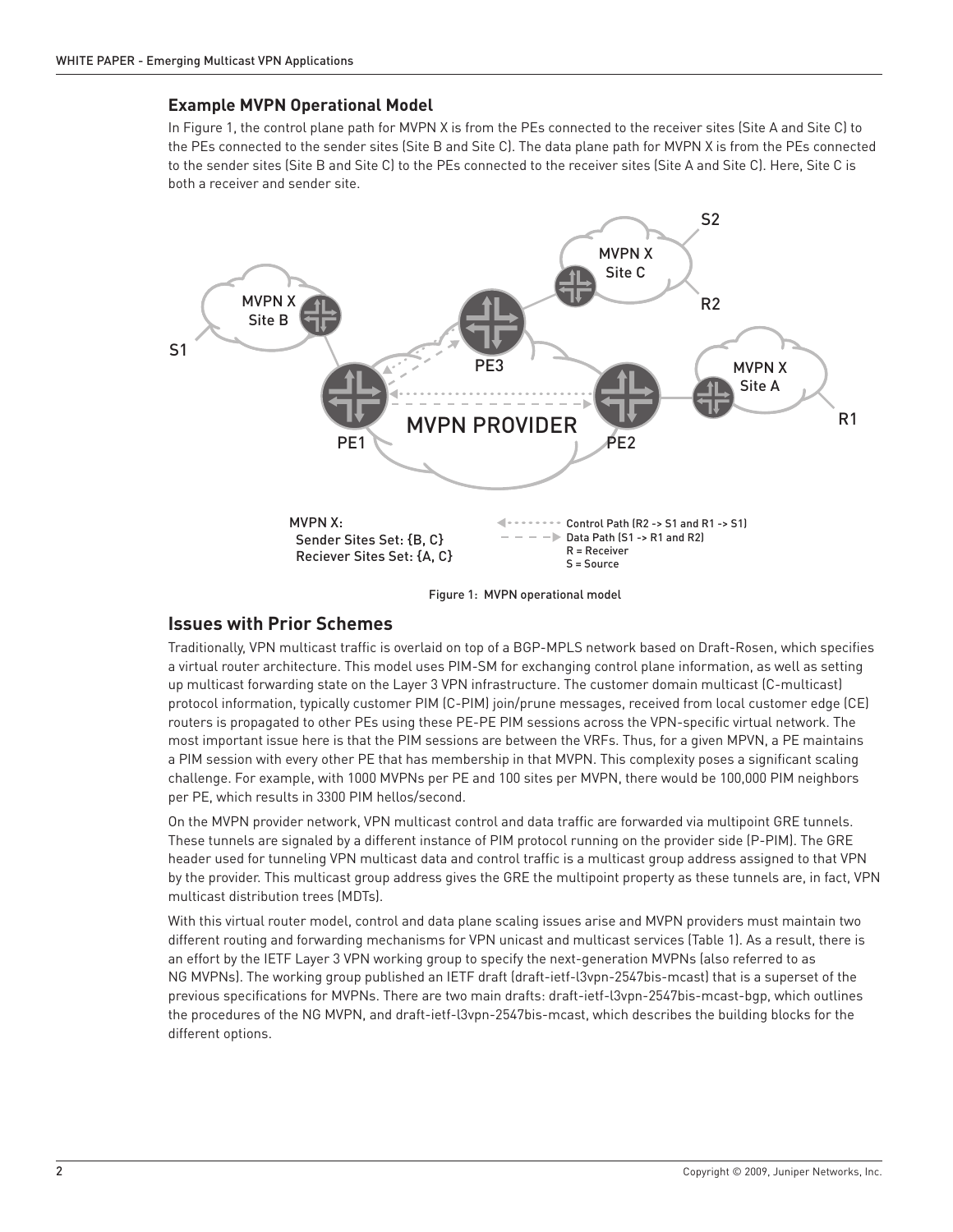## <span id="page-4-0"></span>**NG MVPN Approach**

The NG MVPN drafts introduced a BGP-based control plane that is modeled after its highly successful counterpart of the VPN unicast control plane. NG MVPNs adopted two important properties of unicast BGP-MPLS VPNs:

The BGP protocol is used for distributing all necessary routing information to enable VPN multicast service. This protocol allows service providers to leverage their knowledge and investment in BGP-MPLS VPN unicast services to offer VPN multicast services.

The use of BGP for distributing C-multicast routes results in the control traffic exchange being out-of-band from the data plane. This implementation allows for the separation of the control and data plane protocols and makes it easier to leverage newer transport technologies, such as point-to-multipoint (P2MP) MPLS, in delivering MVPN services.

The BGP-based NG MVPN control plane lends itself naturally to supporting flexible topologies, such as extranet and hub and spoke, as well as IPv6 support. IPv6 NG MVPN provides the ability to naturally use MPLS encapsulation for IPv6 multicast. It also uses the same model as IPv6 VPN (as defined in RFC 4659) for unicast. Thus, service providers are ensured of a smooth integration of IPv6 multicast services with an existing IPv4 NG MVPN or IPv6 unicast VPN model. BGP MVPNs also provide multihoming support for connecting a multicast source to two PEs, thus enabling sub-second failover from a PE node failure. The autodiscovery of MVPN members available with the BGP approach provides a high degree of automation for establishing provider tunnels that are used for carrying MVPN data among PEs.

|                                                       | <b>DRAFT-ROSEN</b>                                                                                                                                                 | <b>NG MVPN</b>                                                                                                                                                                                                                                                                                                   |
|-------------------------------------------------------|--------------------------------------------------------------------------------------------------------------------------------------------------------------------|------------------------------------------------------------------------------------------------------------------------------------------------------------------------------------------------------------------------------------------------------------------------------------------------------------------|
| <b>Transport</b>                                      | PIM-SM GRE                                                                                                                                                         | Different MVPNs can use different tun-<br>neling technologies (P2MP MPLS or<br>PIM-SM GREI.                                                                                                                                                                                                                      |
| Signaling                                             | <b>PIM</b>                                                                                                                                                         | BGP, same model as unicast Layer 3<br>VPN. Supports autodiscovery of routes.                                                                                                                                                                                                                                     |
| <b>PE-PE signaling sessions</b>                       | Each PE needs a separate PIM adjacency<br>with each remote PE per VRF.                                                                                             | Each PE uses existing IBGP sessions,<br>which may only require sessions with the<br>route reflectors.                                                                                                                                                                                                            |
| VPN traffic aggregation                               | No ability to aggregate multiple MVPNs<br>into a single inter-PE tunnel.                                                                                           | It is possible to aggregate multiple (S,G)<br>of a given MVPN into a single selective<br>tunnel and aggregate multiple P2MP<br>LSPs using P2MP LSP hierarchy.                                                                                                                                                    |
| Inter-AS operations                                   | Inter-AS/inter-provider operations op-<br>tions B and C (as defined in RFC 4364)<br>require PEs in different ASes/providers<br>to have direct PIM routing peering. | NG MVPN seamlessly works with all<br>three options (A, B, and C as defined in<br>RFC 4364) available for inter-AS unicast.<br>It also has the concept of segmented<br>inter-AS trees that allows each AS to<br>independently run a different tunneling<br>technology.                                            |
| <b>Provider Tunnel (P-tunnel)</b><br>mesh requirement | Required between the PEs, which forces<br>providers to sell an MVPN service where<br>every customer site can be a source and<br>a receiver.                        | P-tunnel mesh requirement is removed.<br>Allows providers to support MVPN cus-<br>tomers where multicast sources can be<br>limited to a subset of its sites. Provides<br>the flexibility to build pricing models for<br>an MVPN service based on sites con-<br>nected to either sources or receivers or<br>both. |

### **Table 1: Comparison of Draft-Rosen and NG MVPN**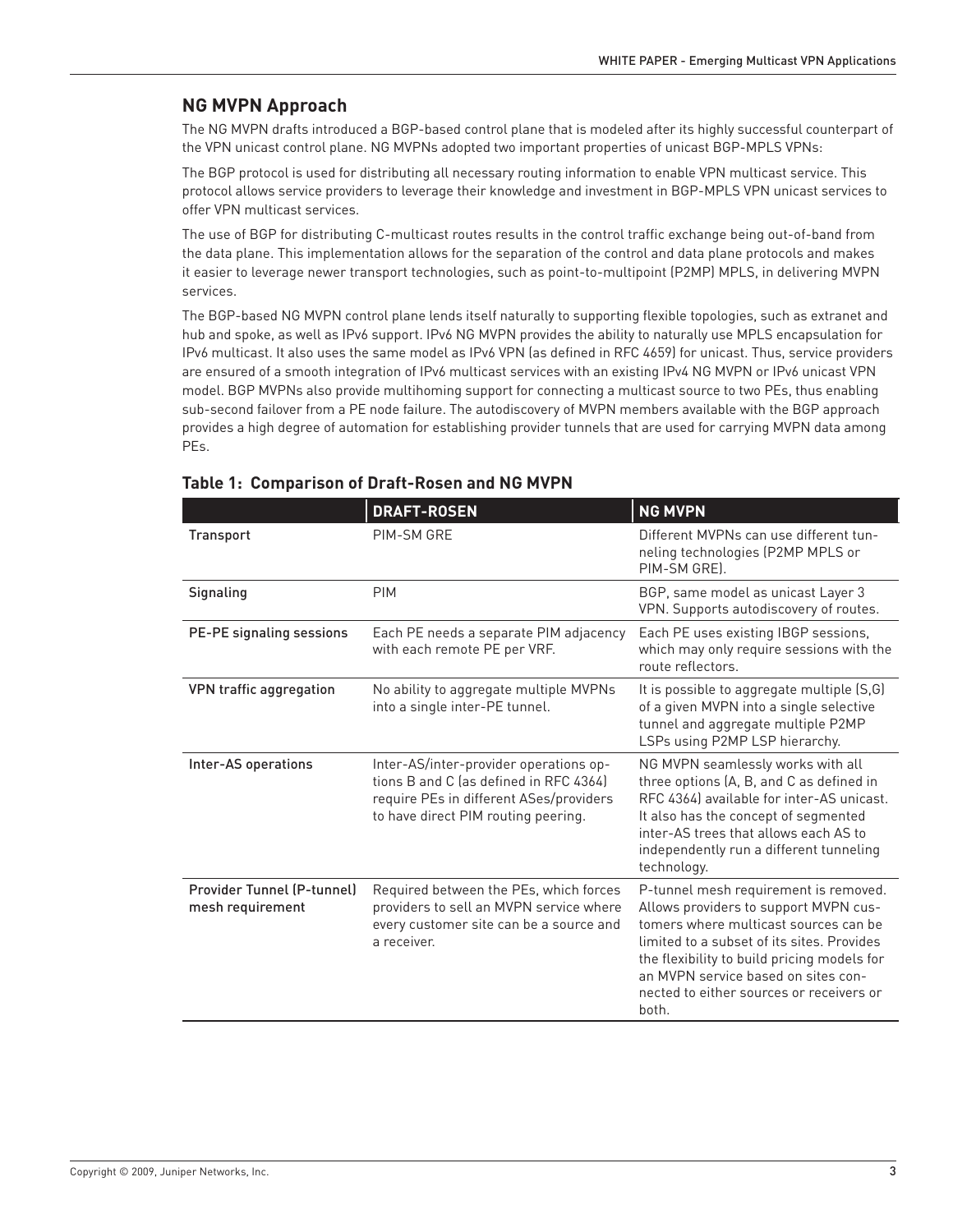#### <span id="page-5-0"></span>**Migration Options**

Network operators want to ensure their existing MVPN deployments can easily migrate to the next-generation solution. The flexibility of NG MVPN allows the BGP control plane numerous scaling advantages. For example, as part of one migration approach, an MVPN VRF on a PE could run both Draft-Rosen and BGP-MVPN control plane while the data plane continues to be a PIM-SM GRE. This approach allows all the PEs to be upgraded to the BGP-MVPN control plane while they continue to run the Draft-Rosen control plane. Then the Draft-Rosen control plane can be deconfigured one <PE, VRF> at a time to seamlessly migrate all the PEs to the BGP-MVPN control plane. Thus, providers could migrate to NG MVPN one MVPN at a time and/or one PE at a time. The data plane can then be migrated seamlessly to P2MP MPLS over time.

NG MVPN also inherently supports the Carrier-of-Carrier model very similar to the 2547 Layer 3 Unicast VPN model. This effective technique can be used for migrating from Draft-Rosen islands to NG MVPN. The Draft-Rosen VPN islands can seamlessly be carried over NG MVPN, which gives providers the option to gain experience with the NG MVPN without disruption of existing deployments. This approach allows providers to grow the NG MVPN carrier AS while limiting the growth of the Draft-Rosen VPN islands.

There are several MVPN deployment considerations discussed in draft-rekhter-mboned-mvpn-deploy-00.

#### **Next-Generation Multicast in VPLS**

VPLS, a key enabler for delivering multipoint Ethernet services and Layer 2 backhaul of DSL or mobile traffic, requires an efficient mechanism to transport multicast traffic. By default, VPLS implementations use ingress replication, which does not offer bandwidth efficiency for multicast traffic. The use of P2MP LSPs with BGP VPLS allows replication on the network only where it is required.

In this approach, each PE needs to tell the other PEs the identity of the RSVP-signaled P2MP LSP on which it will send the traffic (multicast, broadcast, or unknown) for a particular BGP-VPLS instance. It sets up the control plane by putting the RSVP session object of the P2MP LSP in a BGP update.

The key advantage is that VPLS leverages the BGP control plane used for NG MVPN to enable P2MP LSPs. Further, BGP autodiscovery allows for the setup of dynamic P2MP LSPs such that the leaves of the P2MP RSVP-TE LSP do not need to be statically configured. In other words, when PE autodiscovers new PE members of a VPLS instance through BGP, it automatically adds a new leaf to the corresponding P2MP LSP.

Providers who want to offer multicast virtualization services for Layer 3 VPN and VPLS have an option to use a common control plane (BGP) and data plane (MPLS) framework that leads to a consistent service model and simplified operations.

## **Emerging MVPN Applications**

There are several multicast applications driving the deployment of new MVPNs and requiring the level of scale that is particularly addressed by the NG MVPN solution. Some of the key emerging applications being discussed include the following:

- Layer 3 VPN multicast service offered by service providers to enterprise customers
- Video transport applications for separation/virtualization between different customers
	- IPTV wholesale
	- Multiple content providers attached to the same network
- • Distribution of media-rich financial services or enterprise multicast services
- Multicast backhaul over a metro network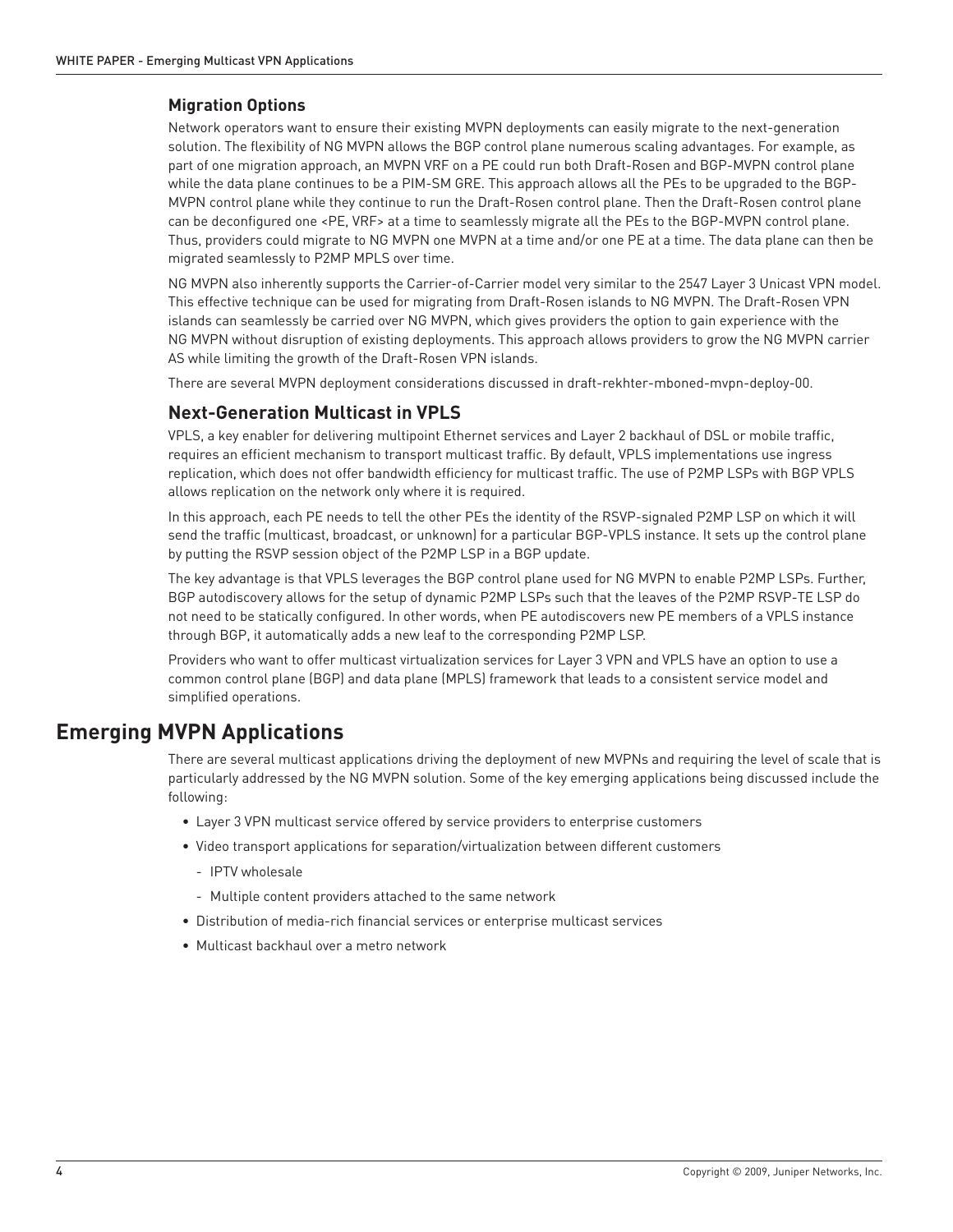#### <span id="page-6-0"></span>**Layer 3 VPN Multicast Service**

The BGP-MPLS Layer 3 VPN (2547 VPN) is widely deployed for unicast service. Service providers want to extend 2547 VPN service offerings to include support for IP multicast.

In this model (Figure 2), the MVPN provider PE has the VPN service instance configured to learn information about multicast sources and receivers. The actual sources and receivers reside on the customer sites that are connected to the MVPN provider, and the information about them is propagated to all PEs participating in the MVPN.



Figure 2: Layer 3 VPN multicast service

Some of the implementation goals for this type of service that are effectively achieved by NG MVPN include:

- • Follow the same architecture/model as 2547 VPN unicast. There is no need to have the virtual router model (Draft-Rosen) for multicast and the 2547 VPN model for unicast.
- • Reuse 2547 VPN unicast mechanisms, with extensions, as necessary. Thus, there is no need to have PIM/GRE for multicast and BGP MPLS for unicast.
- • Retain as much flexibility and scalability as possible of the 2547 VPN unicast architecture.

From a functional view within the MVPN provider, the following operations need to happen:

- • Communication between PEs of which multicast tree type will be used as tunnels for carrying MVPN traffic and (if necessary) which particular tree. This operation is easily done by autodiscovery mechanisms in the case of BGP-based NG MVPNs.
- • Exchange of VPN-IPv4 unicast routes between PEs (multicast sources in the customer domain would be among these routes). This operation is done by standard route target parameters that are also used for Layer 3 unicast VPNs.
- • Discovery of the location of multicast receivers for each multicast group in each MVPN. For NG MVPN, this operation is again easily facilitated by BGP using MCAST-VPN NLRI.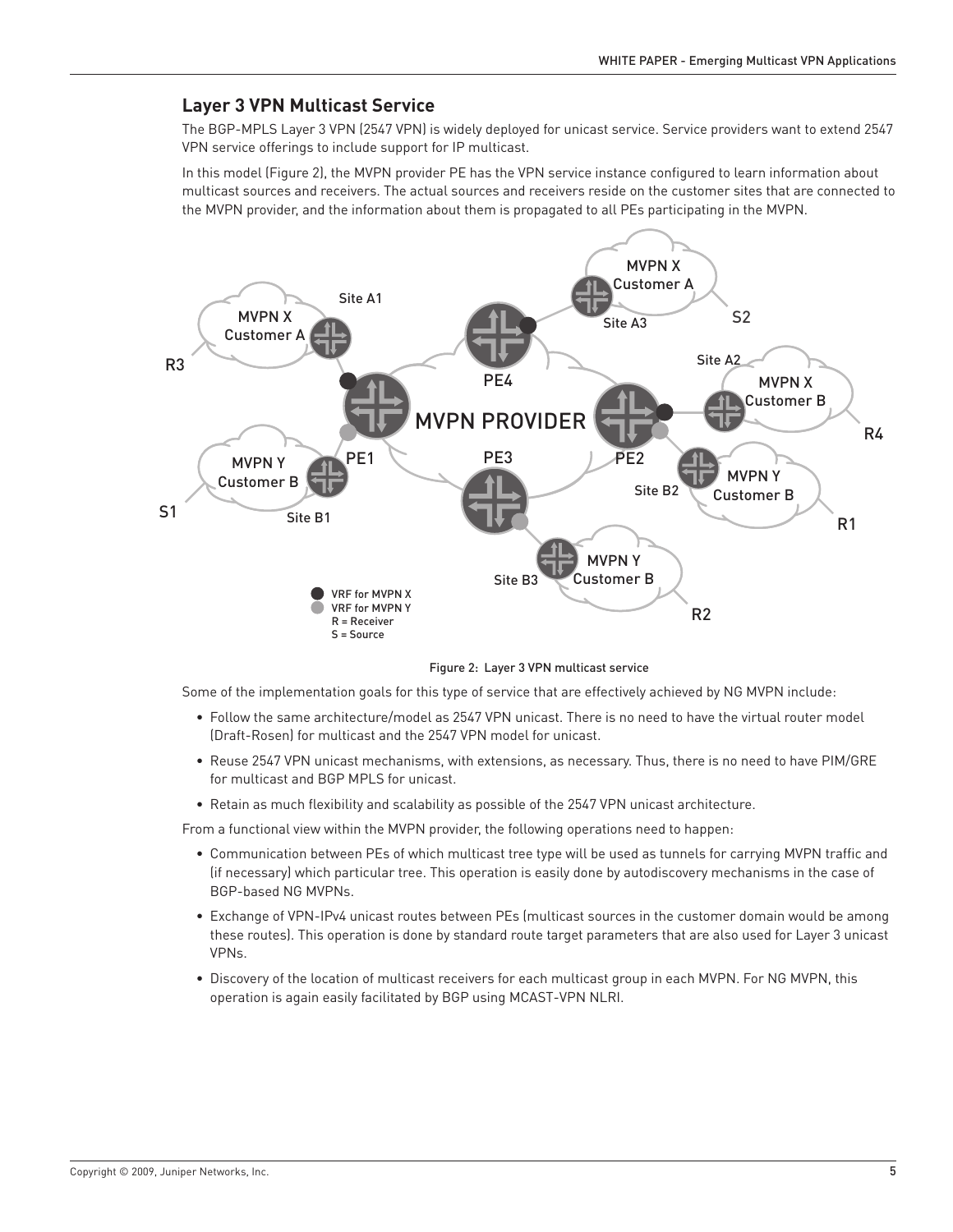## <span id="page-7-0"></span>**Broadcast Video and IPTV Wholesale**

MVPN is an effective IPTV distribution mechanism. In particular, the NG MVPN scheme is a superior solution if an MVPN provider wants P2MP MPLS in the core and PIM islands at the edge of the network, with traffic sent into P2MP LSPs determined by PIM join messages from the edge. This implementation allows for an efficient integration between the core and edge multicast domains.

The other primary driver for using MVPN for video transport applications is to separate the multicast traffic across customer or administrative boundaries, as in the case of wholesale.

- • If the receiver sites exist in separate customer sites or separate service provider networks, then it is required to separate the video traffic being distributed to the receiver sites.
- • If the sources reside in separate administrative domains (for example, in separate content provider networks), then it is required to separate the traffic path going from the individual sources to the subscribing receiver sites.

From an implementation perspective, the following two cases are applicable.

#### **Case 1: Video Multicast Distribution from a Receiving Site to the End Users— PIM Islands in the Access Network**

In this model (Figure 3), PIM join messages from edge routers trigger multicast flow from the ingress PE into the core. This flow is facilitated by BGP-based NG MVPN mechanisms. The discovery of multicast receivers (R) by the remote PEs is done via integration between PIM at the edge and BGP between PE routers. In Figure 3, PE1 receives a PIM join message that triggers PE1 to send BGP C-multicast route information (location of receiver) using an MCAST-VPN NLRI. On receiving the BGP C-multicast routes from PE1, PE3 sends a PIM join message towards the local CE router (CE3) to which the source is connected.



Figure 3: Video multicast distribution—PIM Islands in the access network

Essentially, the MVPN protocols designed to carry multicast routing information from the receiver sites to the source sites enable the dynamic discovery of multicast receivers for video distribution in the network. Note that receiver sites may be in a separate administrative domain, which would require virtualization on the PE router as shown for MVPN X and MVPN Y in Figure 3.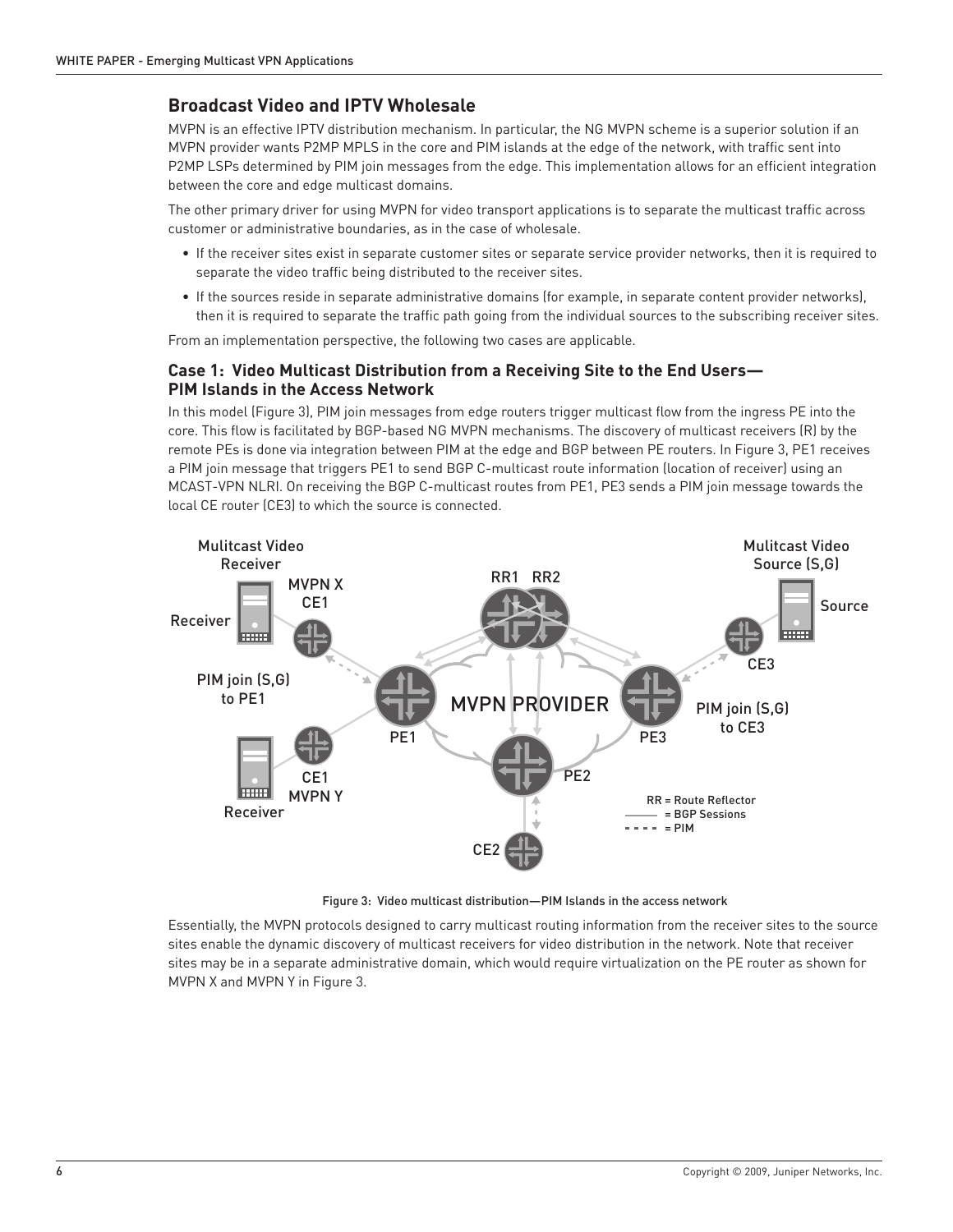#### <span id="page-8-0"></span>**Case 2: Video Multicast Distribution from a Video Head-End to Receiving Sites— Multiple Content Providers**

Sites within a given multicast VPN might be within the same organization or in different organizations, which means that a multicast VPN can be either an intranet or an extranet. In this model (Figure 4), the video multicast sources may be located in separate content provider networks. The receivers could subscribe to content from a specific content provider, making this scenario an extranet. The MVPN provider is connected to the content providers and offers video multicast services to end users. The PEs on the MVPN provider network learn about the sources and receivers using MVPN mechanisms. These PEs can use selective trees as the multicast distribution mechanism in the backbone, which carries traffic belonging only to a specified set of one or more multicast groups, from one or more multicast VPNs. As a result, this model facilitates the distribution of content from multiple providers on a selective basis if desired.



Figure 4: Video multicast distribution—multiple content providers

### **Enterprise and Financial Services Infrastructures**

Large enterprise networks are deploying MPLS for their internal infrastructure for service convergence, as well as virtualization for administrative separation. The growing demand to transport services, such as media-rich collaboration services, video conferencing, and financial trading applications, requires the use of high-performance multicast over an MPLS infrastructure.

The delivery of financial data (Figure 5), such as financial market data, stock ticker values, and financial TV channels, is a perfect example of an application that must deliver the same data stream to hundreds and potentially thousands of end users. Some large financial institutions have a business model of a full-scale service provider that offers a multicast distribution network for delivery of financial services. In some cases, the content is generated and hosted within the financial service provider, while in other instances it is sourced from dedicated content providers. The content distribution mechanisms largely rely on multicast within the financial provider network. In this case, there could also be an extensive multicast topology within the customer networks (such as brokerage firms and banks) to enable further distribution of content and for trading applications. Financial service providers require MVPN for traffic separation between its customers accessing the content. Based on the mission-critical nature of the content delivered, it is critical for the MVPN provider to have a highly reliable, high-performance network. BGP-based NG MVPN allows for PE redundancy using multihoming capabilities, as well as MPLS restoration mechanisms using P2MP MPLS transport.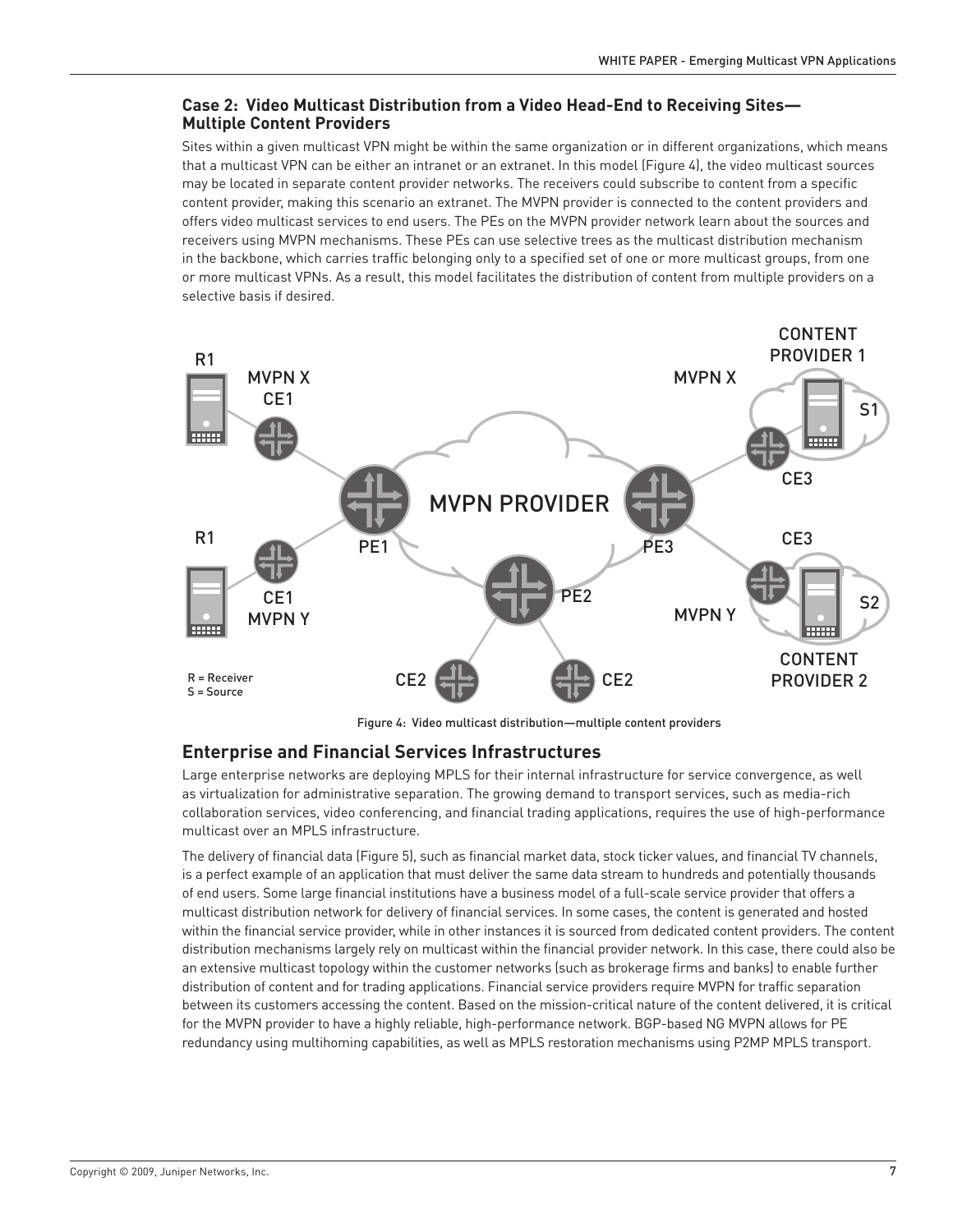<span id="page-9-0"></span>

Figure 5: Financial service provider MVPN network

### **Multicast Backhaul Over a Metro Network**

There may be two possible options to use backhaul in a provider network: 1) for backhauling customer traffic to a centralized service delivery edge, and 2) to extend the reach of services when the metro is not owned by the MVPN provider. There are at least two choices that a provider has for metro backhaul. One choice is VPLS and the other is 2547 VPNs. If 2547 VPNs are used for the backhaul, then multicast can be transported using NG MVPN technology over P2MP LSPs, which also supports selective trees. If VPLS is used especially for Layer 2 traffic, then multicast can be optimized using P2MP LSPs.

If VPLS is used in the metro for backhaul, it is also possible to terminate it into 2547 VPNs both for unicast and multicast at the service edge. Each of the two backhaul options allows an MVPN provider to extend its service reach deeper into the metro network. When the metro network is not owned by the MVPN provider, the backhaul option could be offered as a transport service by the metro provider to the MVPN provider. Thus, having these implementation options allows service providers to employ different business models based on traffic and topology profiles.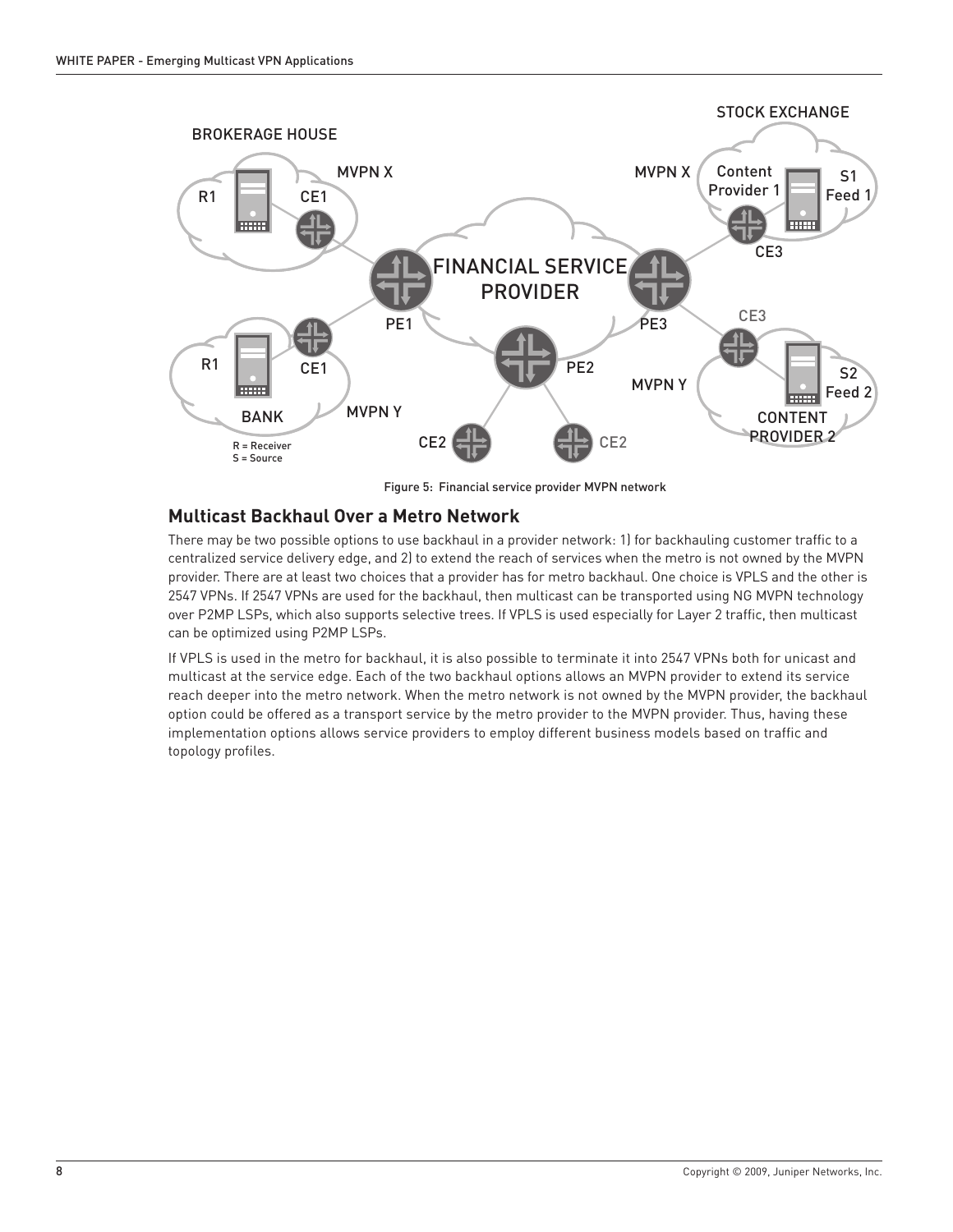# <span id="page-10-0"></span>**Conclusion**

The emergence of multicast applications is driving service providers and enterprise networks to implement more scalable solutions, such as NG MVPN. Juniper Networks® is a leading innovator of these next-generation solutions. Juniper Networks is not only driving standards bodies, but has also created a software toolkit that includes options for enabling customers to scale, as well migrate from, existing deployments.

## **Acronyms**

| <b>ARPU</b>       | average revenue per user                          |
|-------------------|---------------------------------------------------|
| AS                | autonomous system                                 |
| <b>BGP</b>        | <b>Border Gateway Protocol</b>                    |
| <b>CE</b>         | customer edge                                     |
| C-multicast       | customer multicast                                |
| C-PIM             | customer PIM                                      |
| GRE               | generic routing encapsulation                     |
| <b>IBGP</b>       | internal BGP                                      |
| <b>IETF</b>       | Internet Engineering Task Force                   |
| <b>LSP</b>        | label switched path                               |
| <b>MCAST</b>      | multicast                                         |
| <b>MDT</b>        | multicast distribution tree                       |
| <b>MPLS</b>       | Multiprotocol Label Switching                     |
| <b>MVPN</b>       | multicast VPN                                     |
| <b>NG</b>         | next generation                                   |
| <b>NLRI</b>       | network layer reachability information            |
| <b>OPEX</b>       | operating expenditures                            |
| P <sub>2</sub> MP | point-to-multipoint                               |
| <b>PE</b>         | provider edge                                     |
| <b>PIM</b>        | Protocol Independent Multicast                    |
| <b>PIM SM</b>     | Protocol Independent Multicast sparse mode        |
| P-PIM             | provider PIM                                      |
| <b>ROI</b>        | return on investment                              |
| <b>RSVP-TE</b>    | Resource Reservation Protocol traffic engineering |
| S,G               | source and group                                  |
| <b>VLAN</b>       | virtual LAN                                       |
| <b>VPLS</b>       | virtual private LAN service                       |
| <b>VPN</b>        | virtual private network                           |
| <b>VRF</b>        | VPN routing and forwarding                        |